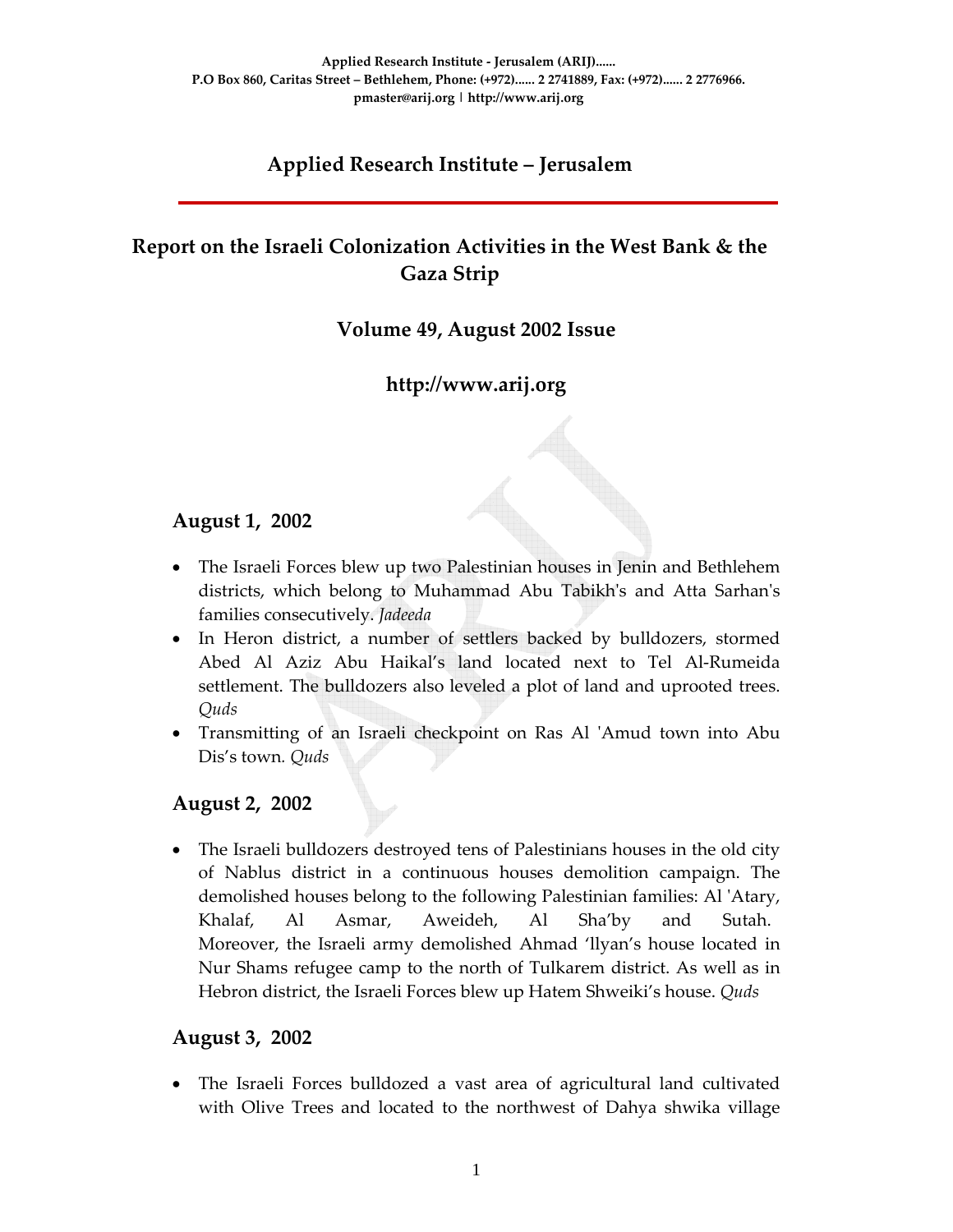(near the Green Line). The land belongs to Rashid Omar and Ahmad Abdel Latif from Al Jarushiya village in Tulkarem district. *Quds*

### **August 4, 2002**

• A group of settlers attacked a Palestinian ambulance car in Deir Dibwan village near Ramallah city, injuring two of its staff. *Quds*

### **August 6, 2002**

• The Israeli soldiers razed more than 50 Dunums of land in the Southern part of Qalqilyah district, and damaged the water networks in "Al Razaza" area near the bypass road reaching to Alfei Menashe settlement. The land is cultivated with olive and citrus trees. *Quds*

### **August 7, 2002**

The Israeli army destroyed two‐story house close to the Nativity church in Bethlehem district, which belongs to Jamil Salahat.

### **August 8, 2002**

- In Bethlehem district, the Israeli soldiers demolished three houses claiming that the houses belong to members executed suicide bombing against Israeli civilians. The demolished houses owned by:
	- 1. Dawoud Abu Swai from Artas village
	- 2. Akram Nabatity from AD Doha village
	- 3. Ali 'Alan from ʹAyda refugee camp
- Moreover, the Israeli Forces razed a house belongs to Mazen Suleiman in Tubas district, without per notification. *Quds*
- The Israeli bulldozers destroyed hundreds of Olive Trees after leveling tens of Dunums from Al Lubban ash Sharqiya village in Nablus ditrict, according to witnesses. *Quds*
- The Municipality of occupied Jerusalem issued tenders in Al Quds Newspaper with local structural maps numbers A4585,B4585,C4585,D4585, and E4585 which reveal the East‐Jerusalem Ring Road project that passes through Sur Bahir, Jabal al‐Mukabbir, Ibadya, Silwan, Ras al ʹAmud, At Tur, Wadi Qaddum, and part of Az Za'ayyem's land. This project will expropriate hundreds of Dunums and will cause the demolishing of tens of houses in East Jerusalem*. Quds*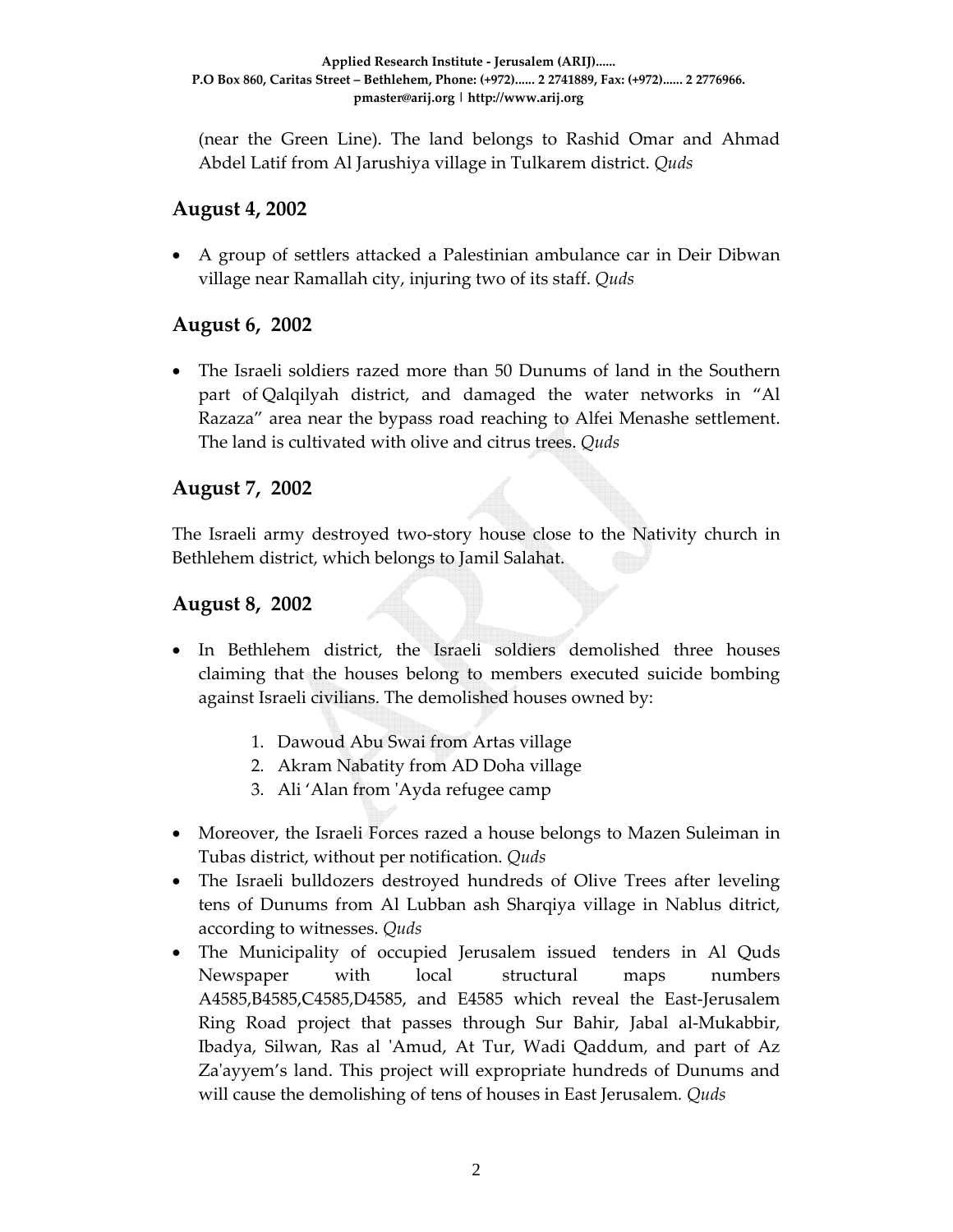### **August 9, 2002**

• A group of Immanuel settlers set fire towards tens of Dunums of Olive Trees in Jinsafut village located 20 km to the east of Qalqiliya district thus preventing the villagers from reaching their land. *Quds & Jadeeda*

### **August 10, 2002**

• The settlers, under the protection of Israeli soldiers, bulldozed a plot of land and cut down about 30 Olive Trees near Bruqin and Kafr ad Dik in Salfit district. *Quds*

### **August 11, 2002**

- A group of settlers from Bracha set fire in a stone factory belongs to Naji Suleiman from Huwwara vil lage in Nablus district. *Quds*
- Nearly one hundred of settlers attacked two Palestinian houses in Al Lubban ash‐ Sharqiya village adjacent to Alei Zahav Settlement in Nablus district and occupied it for a couple of hours*. Quds*
- The Israeli authority informed the villagers of Qaffin, Baqa ash Sharqiya, Zeita, Nazlat Abu Nar and An Nazla al Wusta their intent to capture thousands of Dunums of an agricultural land adjacent to "1967 lines" in Tulkarem district. The villagers stated that 600 Dunums would be confiscated in order to construct the separation wall and the bypass road in that area. *Quds*

### **August 12, 2002**

- The Israeli Forces uprooted and set fire towards scores of Olive Trees in 'Anza village of Jenin district. *Quds*
- The Israeli soldiers issued hundreds of military orders for expropriating lands in Tulkarem district. *Quds*
- A group of settlers from Alei Zahav "located near Kafr ad-Dik village" burnt almost 30 Dunums of Olive Trees, which belong to Isma'il Yousef Suleiman. *Jadeeda*

### **August 13, 2002**

• A group of Israeli surveyors, accompanied by military forces, worked on a new survey operation of lands in Shweka village north of Tulkarem district, in an attempt to erect the separation wall. Moreover, the Israeli Forces started constructing a 60 m wide and 1.5 km long road inside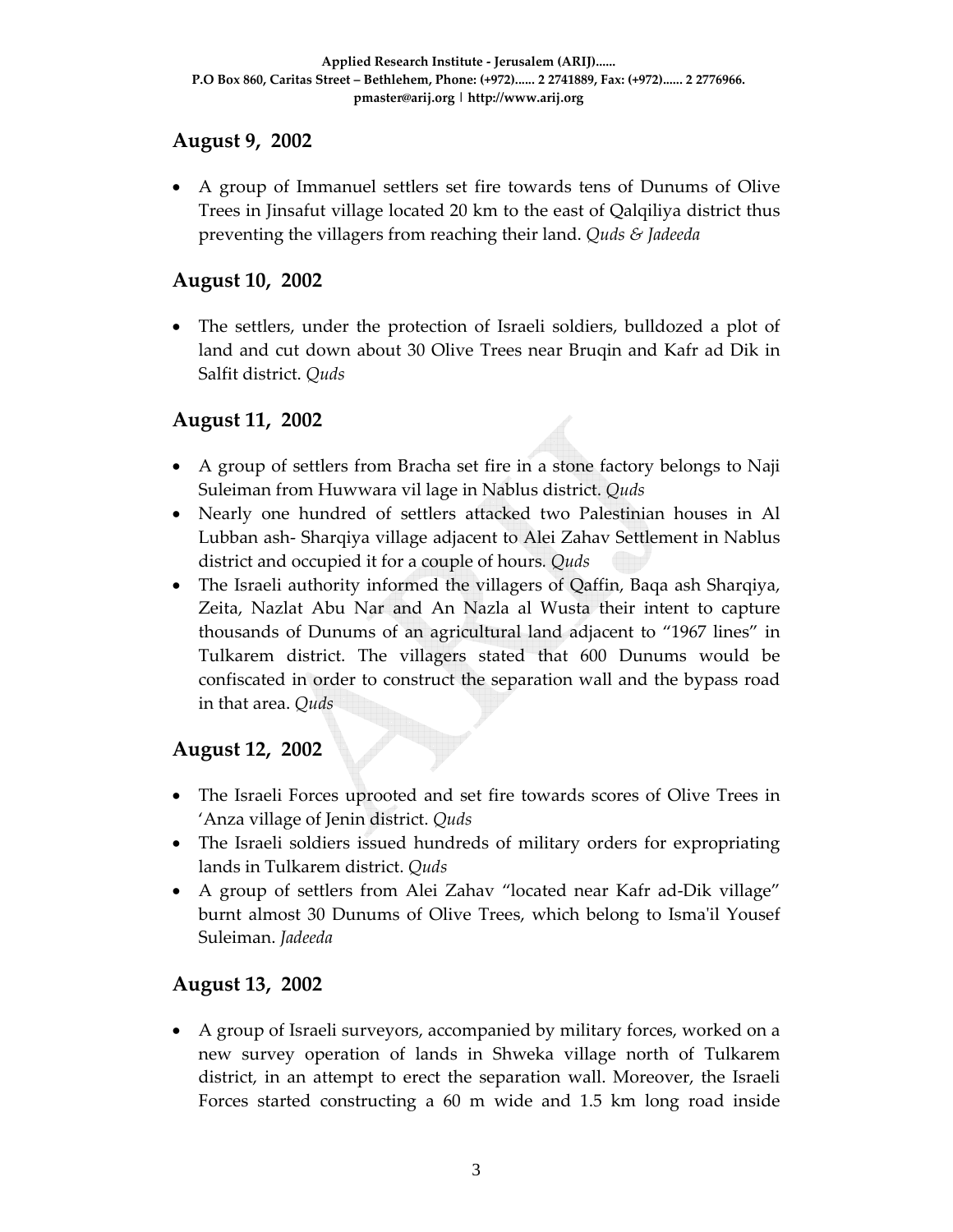Shweka land to erect the separation wall, causing the loss of 200 Dunums of agricultural lands. The Israeli Forces also issued orders stating the expropriation of hundreds of Dunums of agricultural lands in Qaffin village, in preparing to open a road for building the separation wall. *Quds* 

- The Israeli authority demolished a house that shelters12 persons in Al Doha village near Bethlehem district, and belongs to Issa Bdair Martyr's family. *Quds*
- In addition, the Israeli Forces blew up another Palestinian house in Adh Dhahiriya village to the south of Hebron district, which belongs to Muhammad El Battat martyr's family. The Israeli Authority also sent a house demolition notice to Khaled el Tal martyr's family in the same district. *Quds*
- Bethlehem mayor Mr. Hanna Nasser pointed out that the municipality of Occupied Jerusalem intents to join Kaber Rahil "Rachel tomb" to its border is a dangerous plan. He also added that the annexing of Rachael tomb will attack almost 25% of the lands that belong to Bethlehem Municipality master plan, and that this Plan will expose a number of houses to be demolished in order to construct a 55m wide bypass road which will connect lands belong to Gilo settlement to Maʹale Adumim settlement. It is important to mention that 40 Dunums of this expropriated land belongs to Bethlehem municipality in addition to 27 Dunums that were used as ʺIsraeli checkpoint areaʺ. *Quds*

### **August 14, 2002**

- The Israeli Forces uprooted hundreds of Olive Trees planted in 30 Dunums of Land in At Tayba village of Jenin district in order to erect the separation wall. The landlord Fathi el Fahmawi has documents that prove his ownership of the land. *Quds*
- Furthermore, the Israeli Forces demolished a 200 M<sup>2</sup> house which belongs to At‐Tal Family in Adh Dhahiriya village that lies to the south of Hebron district. *Quds*
- In Hebron city the Israeli soldiers evacuated a Palestinian house that shelter 11 persons in an attempt to erect a military site. *Quds*
- The Israeli bulldozers demolished a house in Ras al 'Amud town in Jerusalem district under the pretext of not having building permits. *Jadeeda*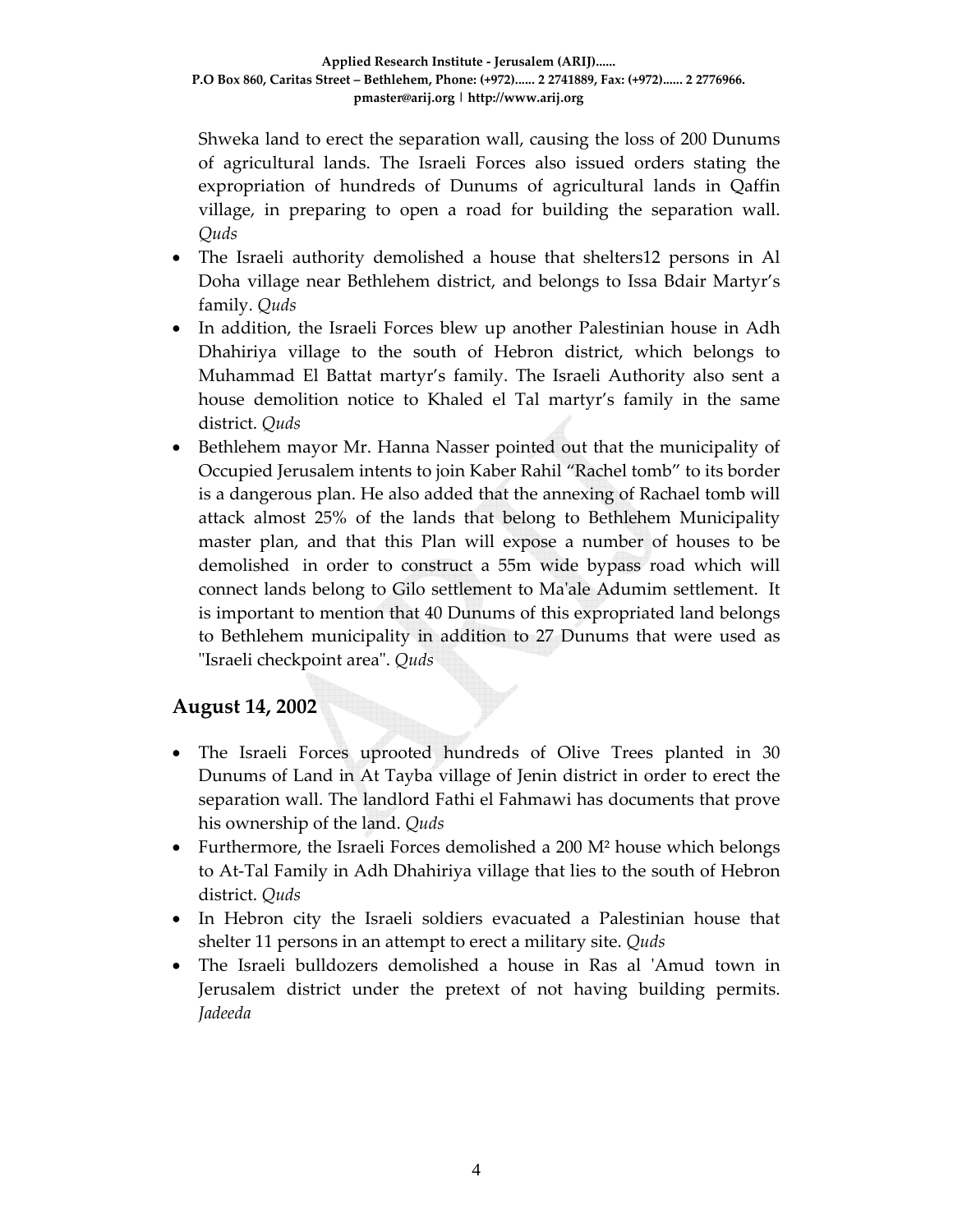### **August 15, 2002**

- The villagers of Ya'bad reported that the Israeli Forces are working on expanding a settlement outpost called Mevo Dotan b which lies between Mevo Dotan A and Hermesh settlements in Jenin district. This outpost was established on 32 Dunums of land. Moreover, the Israeli bulldozers constructed a 12‐meter wide road in agricultural lands of Ya'bad. *Quds*
- The landlord Khaled al 'Aroj from Al 'Arrub village, east of Bethlehem district, declared that the Israeli bulldozers leveled 3 Dunums of his agricultural land to dug a " 5 m wide and 3 m high " trench. *Quds*
- A group of settlers, mainly women, attempted to seize a Palestinian house in Al Lubban ash Sharqiya village in Nablus district. *Quds*
- The Israeli newspaper "Haaretz" mentioned that the first stage of the Separation wall between the West Bank and Israel extended 110 kilometers from Salem village to kafr Qassem in the south, and the track will continue alongside the green line and towards the eastern side of the West Bank Border, in order to create a Colonized defense area. The Separation wall will include the following blocs: Shaked, Janit, Rehan, Salit, Tzufim, Alfei Menashe, Uranit, Shaare Tikva, Alkana. In addition to some Palestinian villages, Barta'a, Baqa ash Sharqiya and Nazlat ʹIssa*. Quds*
- In Tulkarem district, a group of Israeli surveyors, accompanied by Israeli soldiers, worked on land surveying process in Ar Ras Al Gharbiya and Ash Shamaliya villages .It is Important to mention that Ar Ras village lost about 75% of its agricultural lands, which were expropriated by Israeli Forces to erect the Separation wall. *Quds*

#### **August 16, 2002**

In Jenin district, the Israeli Forces blew up a two-story house of 300 M<sup>2</sup> area .The house belongs to Ahmad Abu Shaqra, 70 years old, from Kafr Ra'I village. Moreover, the Israeli army demolished Murad Abu 'Asal's house from ʹAnabta village in the eastern part of Tulkarem district *Quds*

#### **August 17, 2002**

• The Israeli authority sent land confiscation orders to a number of farmers and landlords in the southern part of Qalqilyah city. 2000 Dunums of their lands will be expropriated, and another 3000 Dunums will be constricted between the separation wall and the green line, which will prevent the landlords of the village from reaching their lands, unless they get private permissions. *Quds*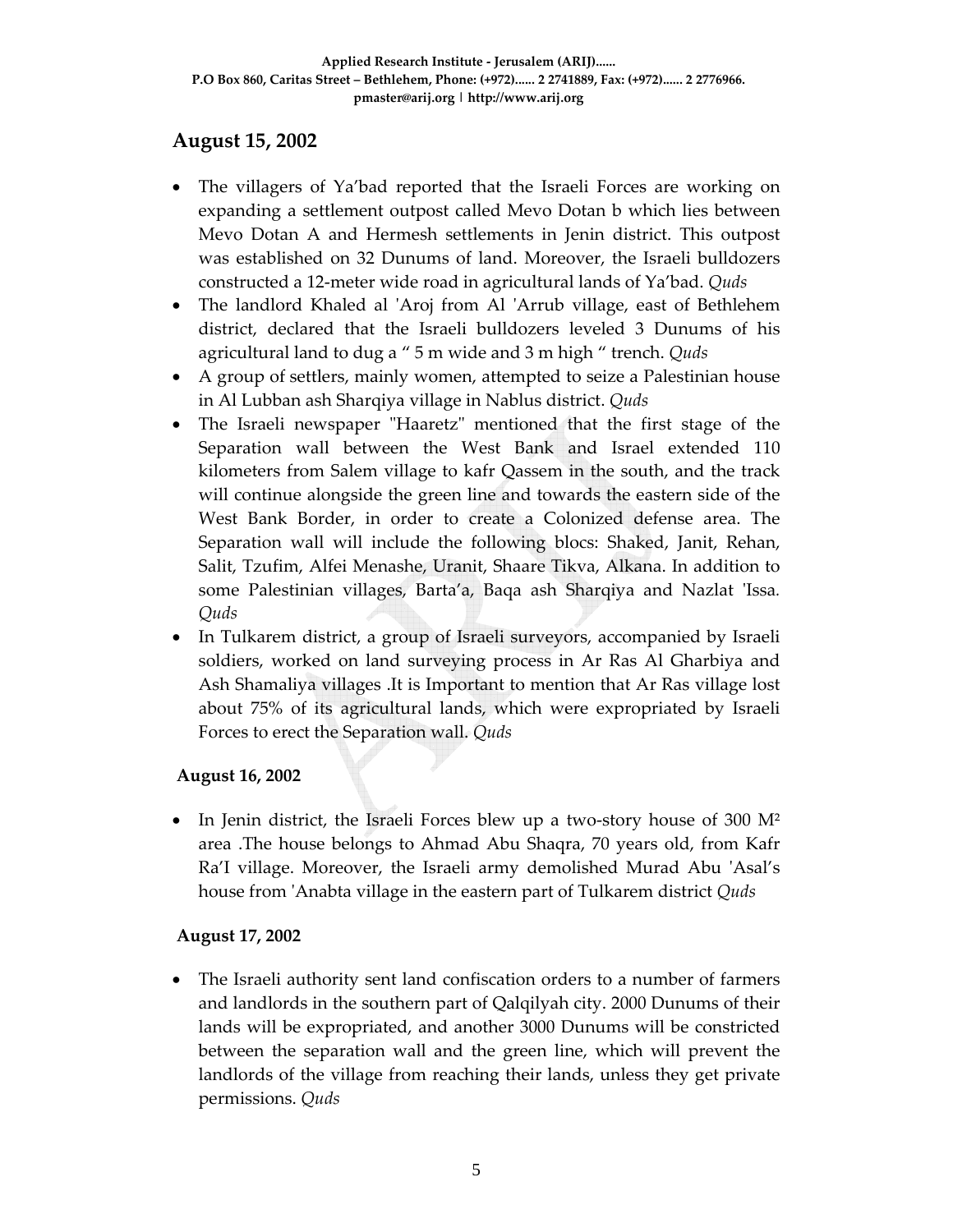### **August 18, 2002**

- In Hebron district, the Israeli Forces notified four Palestinian owners of demolishing their commercial stores. Those stores belong to Yaser, Fayez, Fakhry Abu 'Aisha and Hassan Bader. *Quds.*
- The Israeli army bulldozed three houses still " under construction ", which belong to Mahmoud Abu Sa'da, Jassem Daraghmeh, and Muhammad ʹAwesa, under the pretext of not having building permits in Al Lubban Ash Sharqiya of Nablus district, and they also threatened another three owners of demolishing their houses for the same allegation. The villagers confirmed that the demolition process is carried out as a result of its location close to a settlement bypass road.
- Tens of settlers, under the protection of Israeli soldiers, captured many houses in Al Lubban Ash Sharqyia village. Moreover, the Israeli soldiers seized a house in Bethlehem district that belongs to Musa Al Duri, and transformed it into military barracks. *Quds & Jadeeda*
- According to some eyewitnesses, an Israeli commander ordered the confiscation of 125 Dunums of Land in Qalqiliya District mainly in Habla village in order to erect the separation wall that will be constructed 2000 m to the south of the village.
- In addition to the expropriation of 1350 Dunums outside Qalqiliya district and inside the separation wall area, tens of houses and industrial constrictions are threatened to be demolished as a result of this Expropriation process. *Quds*
- Al Bireh municipality declared that the Israeli authority issued a military order that reveals the confiscation of 168 Dunums from al Bireh town, Rafat, and kafr ʹAqab villages. The threatened land lies in Khlet Al Qurʹan area (location number 26), in addition to another locations in the above‐ mentioned villages. The commands were sent to a number of landlords in order to establish military checkpoints and security zones. *Quds*

### **August 20, 2002**

• According to Palestinian official resources, the number of settlements outposts in Hebron city increased to reach 18 since the beginning of Al Aqsa Intifada, in addition to other 27 outposts constructed before, *Quds*

### **August 21, 2002**

• In Jerusalem district, the Israeli authority demolished a Palestinian house in Beit Hanina neighbourhood of area 150  $M<sup>2</sup>$  and belongs to Laila 'Aref ʹAli. This house shelters 9 persons. Afterwards, the Israeli bulldozers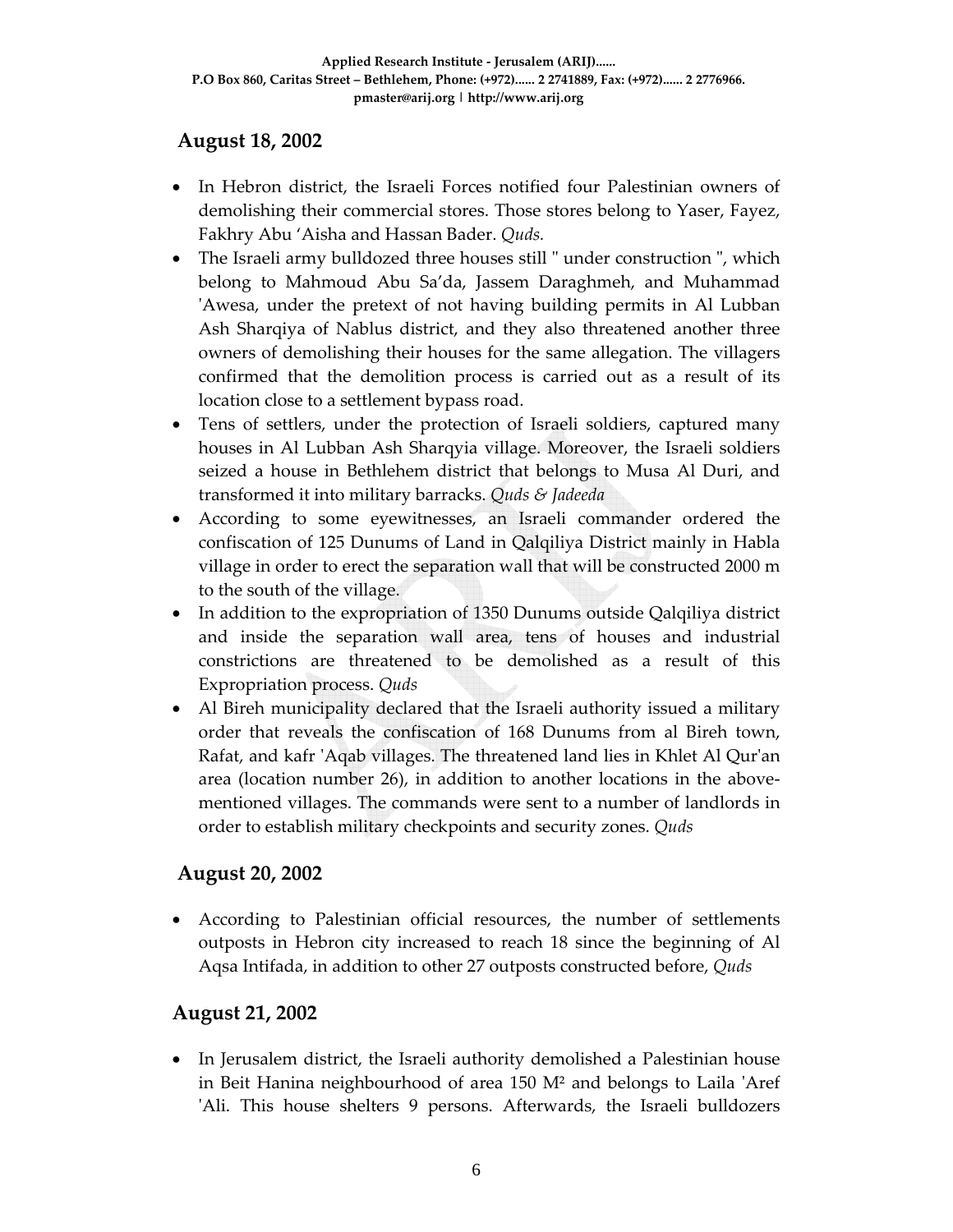destroyed a fence that surrounds the land of Musa and Munther Jaber from Beit Hanina. *Quds* 

- A group of Jewish settlers attacked Palestinian houses and burnt a number of Olive Trees in the eastern side of Sinjil village. *Quds*
- The Palestinian official statistics report confirmed that more than 45 houses have been completely destroyed in Hebron district since the beginning of Al Aqsa Intifada. *Quds*

## **August 22, 2002**

- In Jenin district, the Israeli Forces, accompanied by bulldozers, uprooted 500 Olive Trees which belong to Tamim Mahmoud Yasin from 'Anin Village to the south of Jenin district. This land was expropriated in order to erect the separation wall that will lead to confiscate more vast areas of agricultural lands from ʹAnin, Rummana, Tura, Barta'a, and Al‐Tayba villages. *Quds*
- In Tulkarem district, the Israeli Authority delivered land capturing decisions to seize hundreds of Dunums of agricultural lands that belong to Ar Ras, Jubara hamlet, and Farʹun villages in order to erect the separation wall. According to the Israeli decision and the planed map, the Israeli Forces intend to open a 5 km long and 48‐64 m wide new road, which will create a new constricted zone between the new separate wall and the old Green line. The Isolated zone is estimated by 10.000 Dunums of land. *Quds*

### **August 23, 2002**

- The Israeli Forces blew up a four‐story house, owned by Muhannad Talal Shrim's father, who was arrested by the Israeli Authority claiming his belonging to "HAMAS movement". The Israeli army also sent a house demolition warning to Abdallah Thabet from Ramin village east of Tulkarem as well as Mohammad and Nimer Nayfeh from Shweka village to demolish their houses. *Quds& Jadeeda*
- The Israeli Newspaper "Kul Haa'ir" mentioned that the Israeli government undefined any final tracks of the separation wall around the eastern side of Jerusalem. Almost 22 kilometres of land had been endorsed till now. *Quds*

### **August 24, 2002**

• The Israeli Forces stormed two houses in Abu Dis town, and warned their owners to abandon their houses in 24 hours in order to demolish them.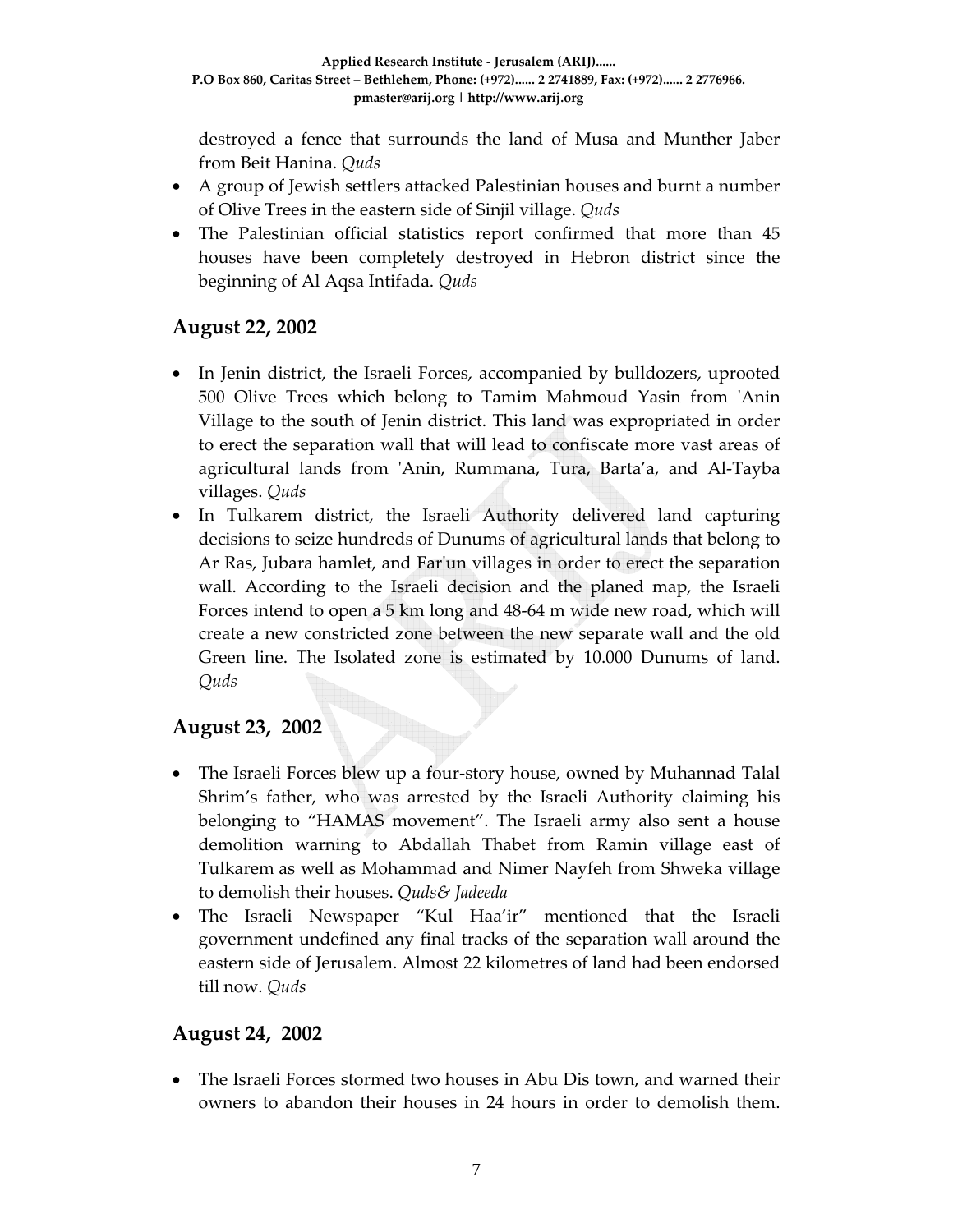The threatened houses belong to Osama Bahar, and Mahmoud Halabiya martyrs' families**.** *Quds* 

- The Israeli soldiers issued a land confiscation orders in Qalandiya camp, Rafat, and Kafr ʹAqab's lands south of Ramallah district. *Quds*
- According to Rabah Yassin, the rural committee resident of 'Anin village, which lies near Shaked and Hinnanit settlements, more than 2000 Dunums of ʹAnin's agricultural lands will be constricted as a result of the construction of the separation wall alongside the Green Line. This process was executed by the Israeli bulldozers at the northern areas of the West Bank. *Quds &Jadeeda*
- A number of settlers threw stones at the International Solidarity Movement car in Hebron city, near Beit Hadsah settlement, injuring one of them. *Quds*

## **August 25, 2002**

Freezing an Israeli order to demolish two Palestinian houses in Abu Dis, east of Jerusalem, after proposing a petition to the Israeli supreme court in Jerusalem by the owners of the houses. *Quds* 

### **August 26, 2002**

• The municipality of Occupied Jerusalem issued house demolition notices to 15 Palestinian owners in Wadi Qaddum area, south of Jerusalem city, in order to implement the Eastern ring road plan, which links (Gilo and Har Homa with Maale Adummim and Mishr Adummim settlements). According to the plan, 63 houses will be demolished in the second part of the project.

The threatened houses belong to: Ahmad 'Adela, Musa Abdel Rahman, Yasien Rajabi, Ahmad Julani, Noor, Eid, Maher Salayma, Saed Masuade, Muhammad and Ali Abu Swai. *Quds* 

- In Tulkarem district, the Israeli Forces demolished a house, which belongs to Salah Shriem. The Israeli bulldozers also cut a number of Olive Trees in Baqa Ash Sharqiya land to prepare for the erection of the Separation wall. Quds
- A colonist from Qiryat Arba run over a 6 years old child, called Jehad al 'Athra from Ed Deirat village near Yatta, south of Hebron district. *Quds*

#### **August 28, 2002**

• The Israeli Authority started implementing the separation plan in Bethlehem district. Thus, working on constructing a 15 km military road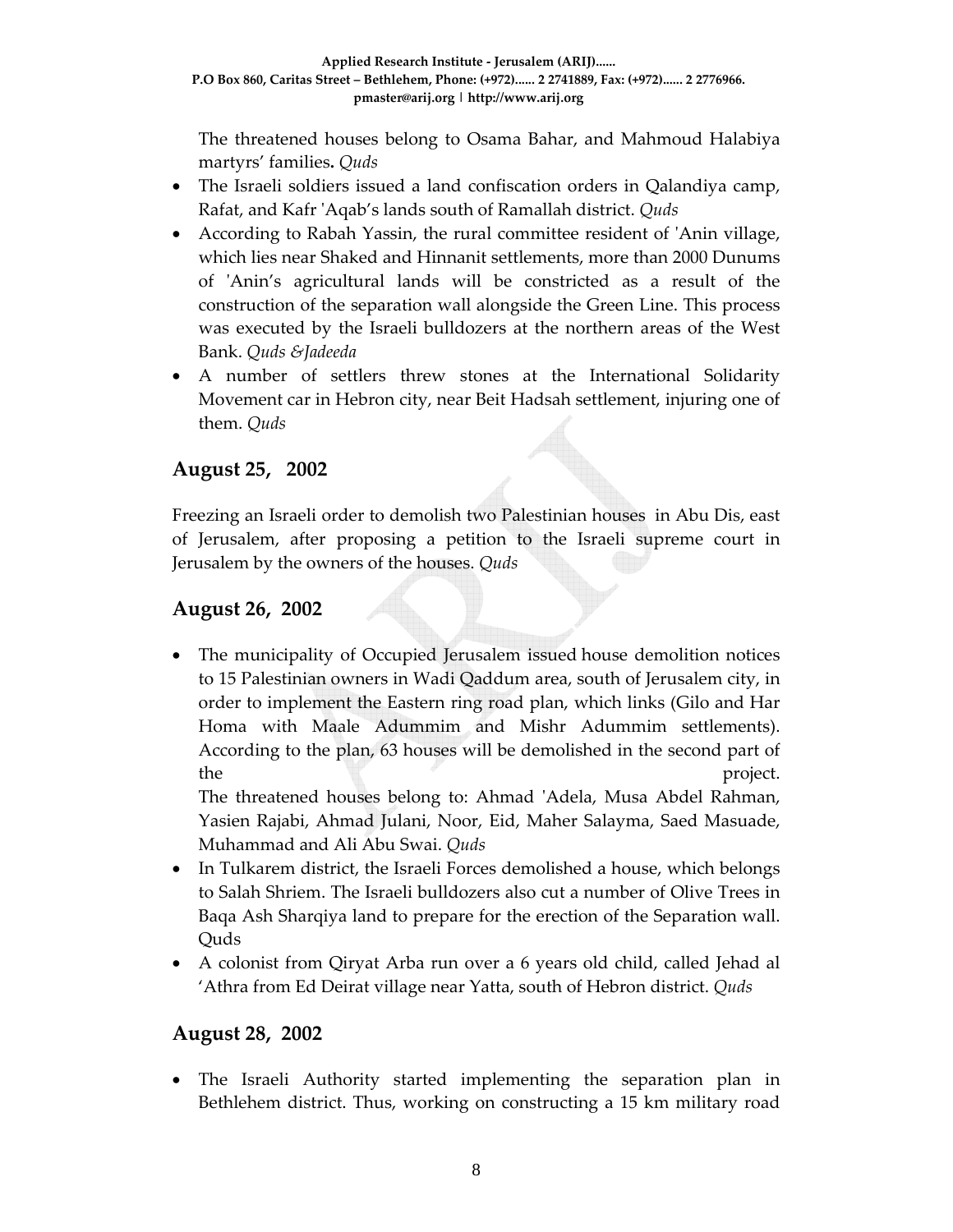stretching from the tunnel road, north east Beit Jala city, then passing through the northern part of Bethlehem, and finally reaching Beit Sahour city. As a result of this process hundreds of Olive Trees were uprooted. The new road will destroy vast areas and annex them into Jerusalem Municipality border. About 15000 Dunums will be confiscated which form 2.5% out of the total area of Bethlehem district. *Quds*

• Some Palestinian official societies and institutes expressed their fears from the East‐Jerusalem‐Ring road project number "4585", which which will link Bethlehem checkpoint and Har Homa settlement ( south of Jerusalem) with Az Za'ayyem checkpoint north east Jerusalem. This road will expropriate hundreds of Dunums from the following eight Palestinian villages: Sur Bahir, Jabal Al Mukabbir, Ibadya, Silwan, Ras al Amud, At Tur, Wadi Qaddum, and part of Az‐ Zaʹayyem land. The road will also destroy another 35 houses in this land. The lawyer Hussin Ghanayim, the representative of a number of landlords said that the Israeli plan aim to link the southern part of the West Bank with the northern one by a wide road network, two bridges and a tunnel. *Quds*

### **August 29, 2002**

- The Israeli Forces prepared a plan for annexing Rachel Tomb to Jerusalem boundaries according to "East Jerusalem Ring" plan stated by the Israeli Prime Minister Sharon and Jerusalem's mayor Olmert. According to "Haaretz" newspaper, the plan states the erecting of 8 meters high wall that will surround Rachel Tomb area along with hundreds of meters of the nearby lands to reach Jerusalem. On the other hand, the check point that lies 300m away from Rachel Tomb will be transferred few meters to the south. *Quds*
- The Israeli bulldozers demolished 70 commercial stories in the Industrial zone of Jenin district. Moreover, the Israeli Forces destroyed and evacuated three houses in Tulkarem district. *Jadeeda*
- The Israeli newspaper "Haaretz" reported that the Israeli army agreed on a plan for temporary solution between the Palestinians and the Israeli, which includes the withdrawal and the evacuation of Kedumim and Ghannim settlements (In Jenin District) in the West Bank and Gaza strip. The plan also includes the expansion of the Palestinian controlled area (A) from 42% to 49.1%. *Quds*

#### **August 30, 2002**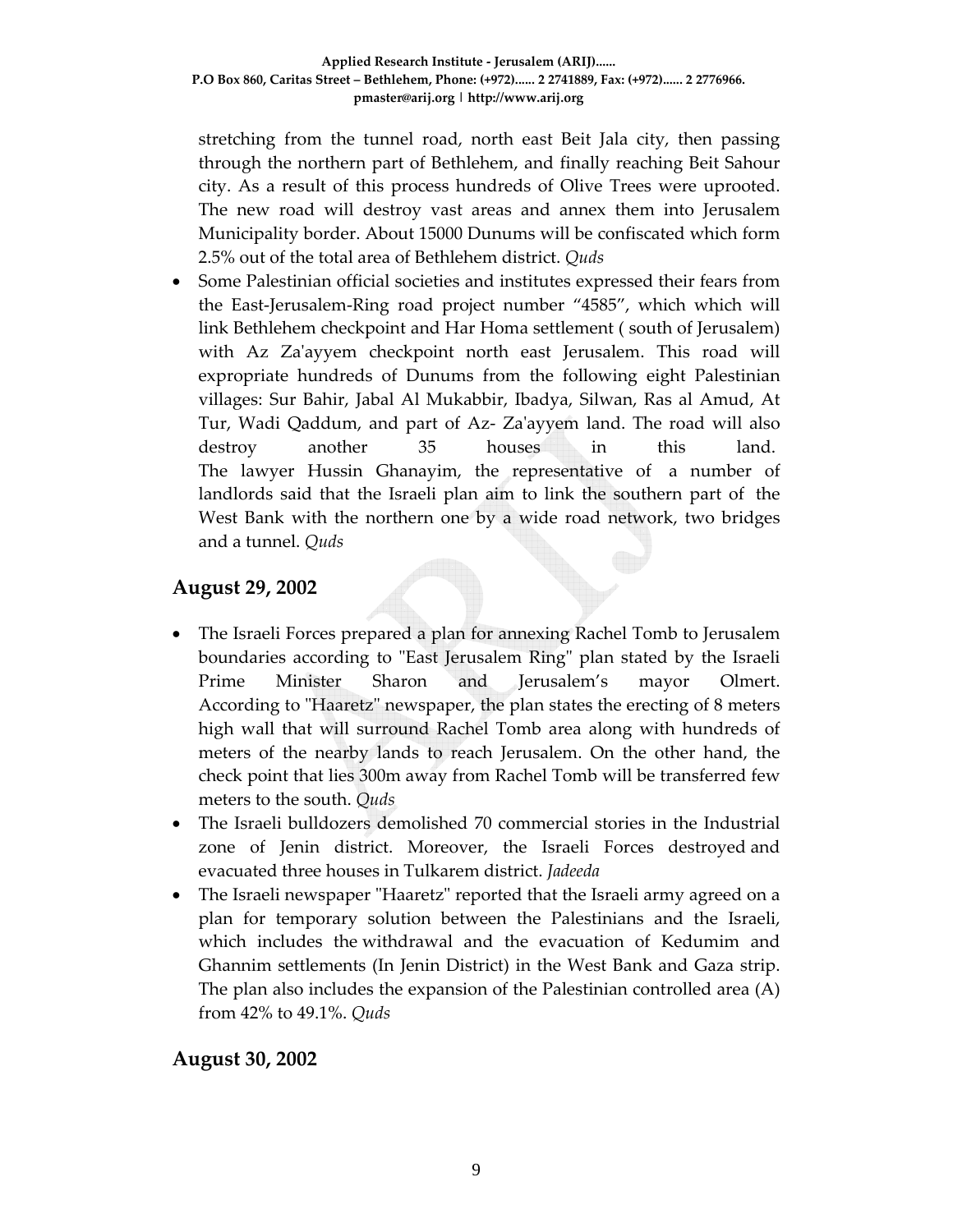• The Israeli committee endorsed half-milliard shekel for the complement of the first stage of the Separation wall, in which 135 km were erected between the Palestinian and Israeli lands. The committee also endorsed 100‐million shekels for the Jerusalem‐Ring road project. *Quds* 

### **August 31, 2002**

• A number of Israeli Surveyors accompanied by military Forces worked on a new survey operation in Qafin village in preparation to erect the separation wall. Mr. Tayseer Harsheh, mayor of Qafin Village, said that the Israeli Forces declared the area as "closed military area". He also pointed out that the Israeli Surveyors worked on a new digitizing process of 200m depth in the eastern side of the village, which means the seizure and the loss of more lands.

| <b>District</b>  | <b>Confiscated</b><br>Lands | <b>Threatened</b><br>Lands | Uprooted<br>/confiscated/ Demolished Threatened<br>burnt/razed<br>trees | <b>Houses</b>  | <b>Houses</b>  |
|------------------|-----------------------------|----------------------------|-------------------------------------------------------------------------|----------------|----------------|
| Ramallah         | 168                         | $\mathbf{0}$               | 0                                                                       | $\mathbf{1}$   | $\theta$       |
| <b>Bethlehem</b> | 3                           | $\overline{0}$             | $\theta$                                                                | 7              | $\theta$       |
| Jenin            | 30                          | $\overline{0}$             | 1100                                                                    | 4              | $\theta$       |
| <b>Nablus</b>    | 0                           | $\theta$                   | $\Omega$                                                                | 13             | 3              |
| Qalqilyah        | 80                          | 5125                       | 1725                                                                    | $\theta$       | $\Omega$       |
| Tubas            | $\Omega$                    | $\theta$                   | $\Omega$                                                                | 1              | $\Omega$       |
| Salfit           | $\Omega$                    | $\Omega$                   | 30                                                                      | $\Omega$       | $\Omega$       |
| Tulkarem         | 800                         | 0                          | $\Omega$                                                                | 6              | $\overline{2}$ |
| Hebron           | 0                           | $\Omega$                   | $\Omega$                                                                | $\overline{2}$ | $\overline{2}$ |
| Jerusalem        | $\Omega$                    | $\Omega$                   | $\Omega$                                                                | $\overline{2}$ | 17             |
| <b>Total</b>     | 1081                        | 5125                       | 2855                                                                    | 36             | 24             |

**The Monthly** overview report gives a list of the Israeli Violations in the Occupied Palestinian Territory which are based on reports provided by field workers and\or by one or more of the following news sources: Al‐Ayyam daily newspaper, Al‐Quds daily newspaper, Palestinian National Information Center, Haaretz Daily Newspaper, The Jerusalem Post ‐ English‐language daily newspaper, International Press Center, Palestine News Agency‐Wafa, Ma'an News Agency, and Yediot Achronot.